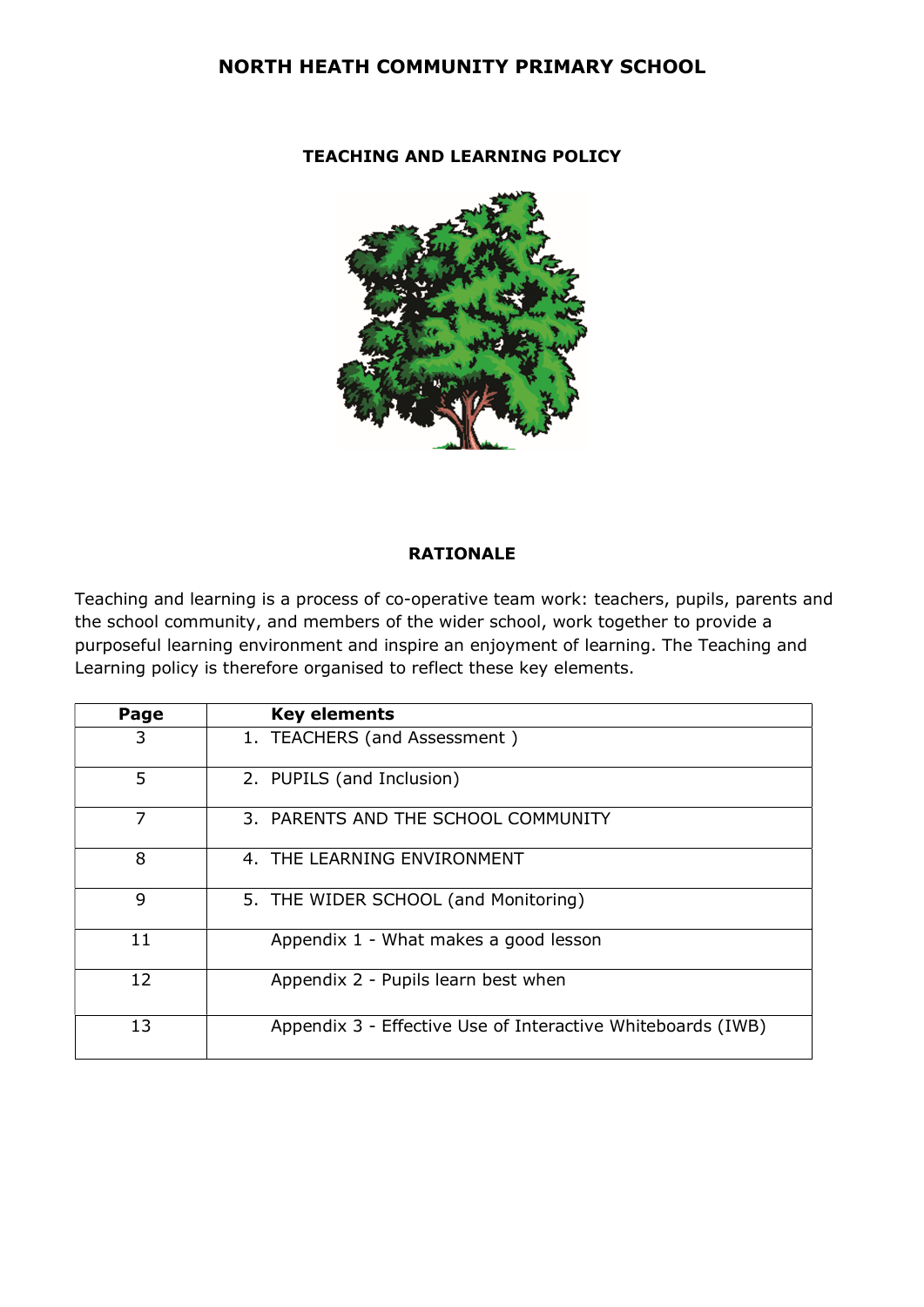The Teaching and Learning policy is underpinned by the five outcomes of the Every Child Matters (ECM) strategy, which are delivered and reinforced through a broad and balanced curriculum, including the school's PSHE scheme of work and approach to Spiritual, Moral, Social and Cultural (SMSC) development. The ECM outcomes include:

- Being Healthy
- Staying Safe
- Enjoying and Achieving
- Making a Positive Contribution
- Economic Well-Being

#### School Values

ENJOYMENT RESPECT HAPPINESS

ACHIEVEMENT CO-OPERATION

KNOWING YOURSELF LEARNING FOR LIFE

### INTENT, PURPOSE and AIMS

Through promotion of our school values, we intend to foster an enthusiasm for, and enjoyment of, learning so that every pupil feels valued. This is achieved through:

- effectively delivering a broad and balanced curriculum with enrichment opportunities that expand on the requirements of the National Curriculum
- fully developing within each child their intellectual potential, social and emotional learning ability, and overall health and wellbeing
- engaging with parents and the community to enable each pupil to reach their potential as learners and citizens
- providing a learning environment that is stimulating, purposeful, safe and inclusive
- fostering a culture of collaboration within the wider school

As an outcome, pupils throughout each year group will make consistently strong progress and develop secure knowledge, understanding and skills across the curriculum.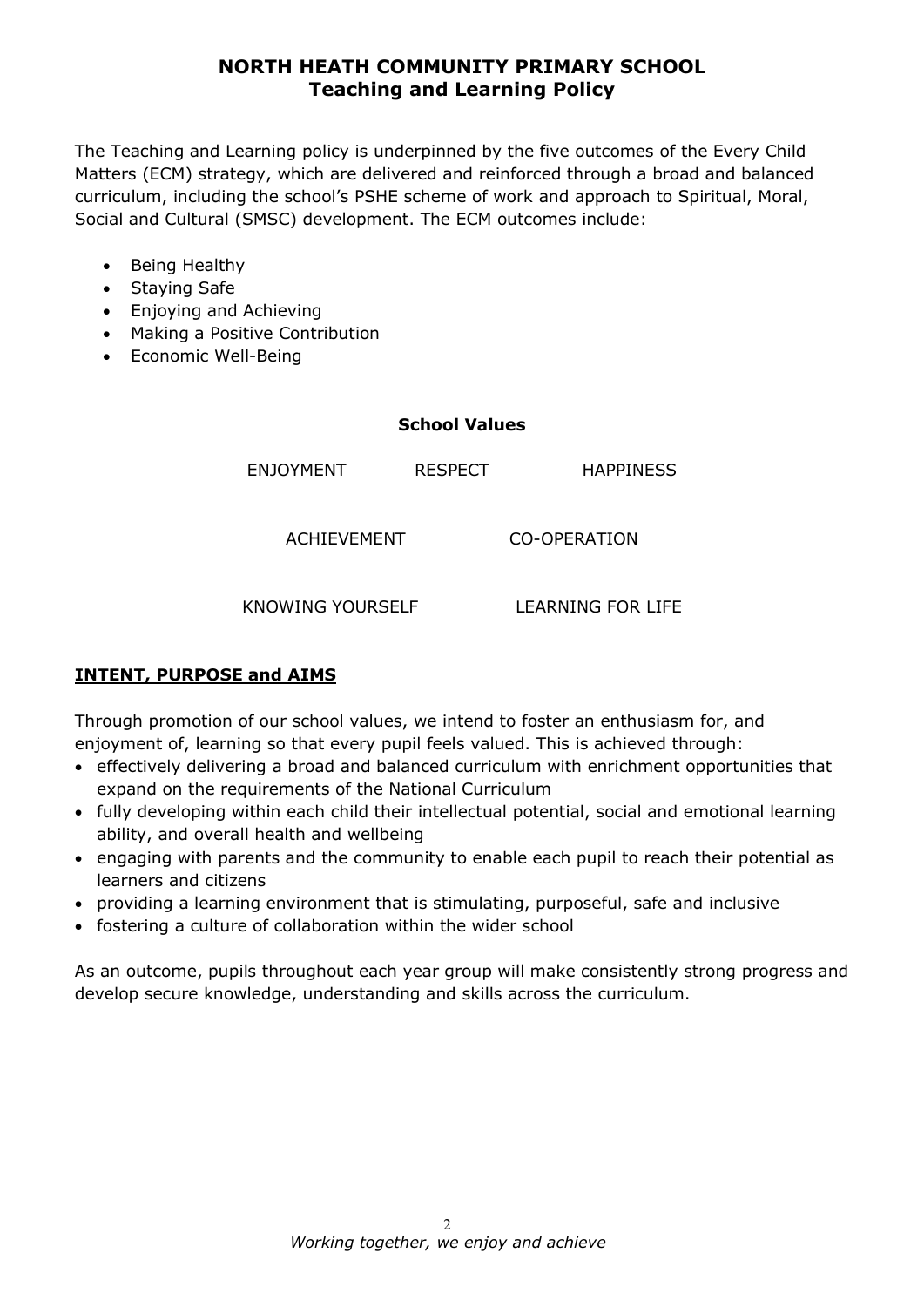#### IMPLEMENTATION

### 1. TEACHERS

### (See: Appendix 1 – What makes a good lesson; Teacher's Standards, agreed Job Descriptions)

Through setting **high expectations** which inspire, motivate and challenge pupils, teachers will:

- provide a stimulating curriculum which enables pupils to reach the highest standards of personal achievement
- establish an atmosphere of mutual respect by being a good role model, including responding sensitively to the whole school community

Teachers will promote good progress and outcomes for pupils by:

- providing first-hand experiences and encouraging pupils to participate actively in investigational work, communicate findings and make decisions
- ensuring that teaching is matched to individual needs, based on formative assessment
- guiding pupils to reflect on their progress through self and peer assessment
- setting regular targets and reviewing them
- celebrating achievement through the use of praise, reward systems, displays and through written and verbal communication with parent/s/carer/s
- using written and oral feedback to promote dialogue and raise standards
- responding promptly to written work, indicating what has been done well, and where improvements can be made, especially in regards to the Learning Objective
- ensuring that planning is shared with all adults involved in the lesson
- using the school's marking code to promote consistency of approach (See also Marking Policy)

When **planning** and teaching lessons, teachers will:

- follow the school curriculum to meet the demands of the National Curriculum (including SMSC and British Values), using defined learning objectives that are clearly communicated to pupils
- differentiate activities to ensure that they are challenging yet achievable, taking account of the needs of all pupils and groups (see assessment)
- enable all children to achieve their best possible standard irrespective of gender, ethnic, social or cultural background
- deliver tasks which will challenge and motivate pupils and match their needs
- employ a range of teaching and learning styles appropriate to the context (e.g. VAK, independent/collaborative work, different groupings, use of technology etc)
- promote independent and collaborative problem solving
- promote high standards of numeracy, literacy, articulacy and the use of Standard English
- work with colleagues to share expertise and experience, ensuring coverage, continuity and progression within learning journeys
- use a range of questions which encourage pupils to follow their own lines of enquiry (ref: Bloom's Taxonomy)
- provide opportunities for independence and choice
- encourage 'pupil talk' for self and peer evaluation and provide an environment where pupils 'have a voice'
- ensure that tasks and learning make effective use of the time available

Teachers will contribute to wider professional responsibilities by:

- working together to agree and follow the guidelines and policies of the school
- demonstrating a positive attitude to change and developing their own expertise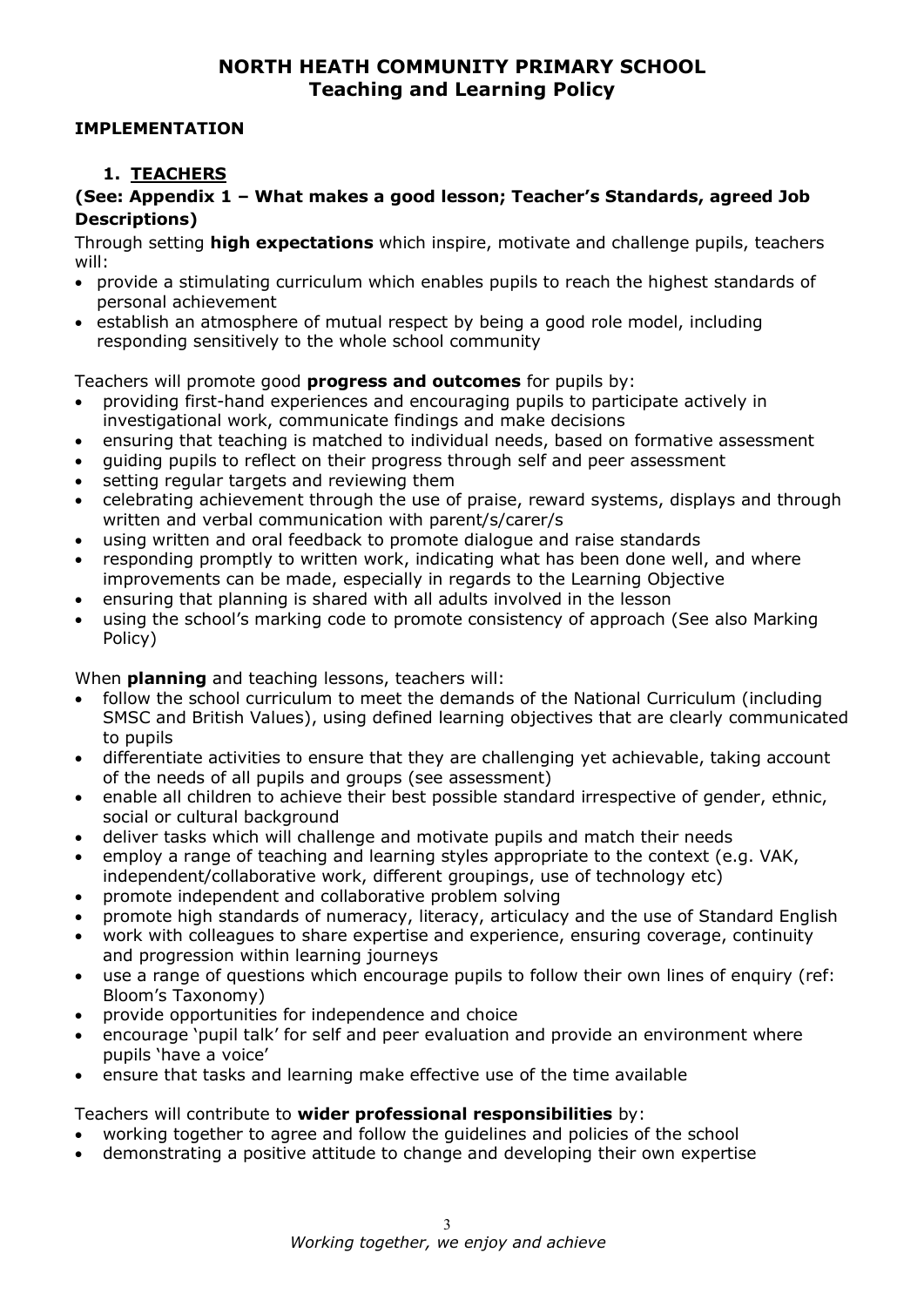#### Assessment and Recording

Effective teaching is dependent upon regular, purposeful assessment. The school employs a variety of methods and resources to enable both formative (ongoing Assessment for Learning) and summative (final) assessment.

Formative assessment is a continuous process carried out by teachers in the course of their teaching, both formally and informally. This is the teacher assessing what each pupil has learned and understood and as a result, being able to plan their next steps so that each step of learning is focussed on the needs of the pupil. The purpose of formative assessment is to enable effective planning that meets pupils' needs.

Within North Heath, our Progression in Skills documents are used to help identify the steps that pupils make and to inform planning. In addition, Learning Objectives for each lesson provide regular assessment opportunities allowing teachers to revisit, consolidate or extend skills as necessary for individuals or groups of pupils. This style of assessment for learning enables teachers to identify the skills, knowledge and understanding that pupils bring to everyday classroom situations without the pressure of a formal test. In this way, planning enables pupils to make the next necessary steps of progress.

Summative assessment is more formal and is carried out at set times during the year. This is the process of assessing pupils' learning against set objectives with the purpose of identifying their attainment. Staff use their existing assessments on Target Tracker alongside assessments carried out using purchased test materials. These assessments are recorded formally using 'Insight' and presented to the Senior Management Team (SMT) so that progress and attainment can be monitored. This process will also inform planning and will support pupils' development.

Elements of formative and summative assessment are moderated and monitored across the school as well as across the HSP locality (Horsham Schools Partnership) and West Sussex. Some may be selected for national moderation, too.

At the end of each key stage, summative assessments are completed and submitted to West Sussex County Council. Year Six (KS2) take SATs (Statutory Assessment Tasks) in the summer term (these are marked externally) and the results of these together with Teacher's summative judgements of pupils' attainment are submitted.

Year Two (KS1) also undertake SATs but these are marked internally and are used in conjunction with other Teacher Assessments to make an assessment for each pupil. In Reception, pupils are assessed against Baseline and the Early Years Framework, the results of which provide information about pupils' Good Level of Development; all of which is submitted to County. Each of these sets of assessments is then analysed for patterns and trends and used by the school to inform future curriculum developments.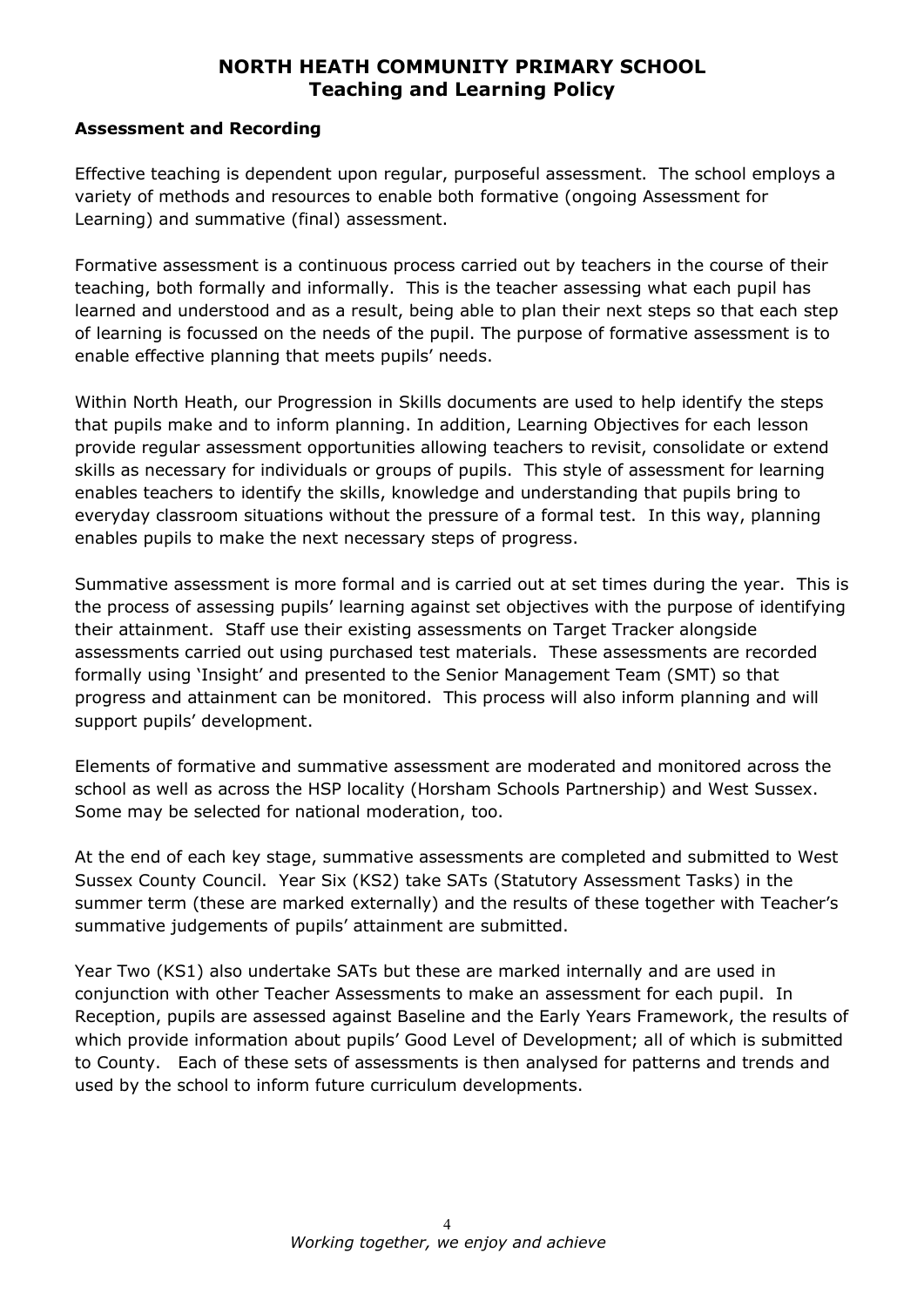**2. PUPILS** (see Appendix  $2 -$  Pupils learn best when)

### Intellectual Potential

North Heath Community Primary School aims to support, challenge and motivate its pupils to achieve within the framework of a comprehensive curriculum. Through planned activities, experiences and creativity, we aim to build on skills, knowledge and understanding, and develop and maximise every pupil's potential, thus widening their Cultural Capital.

### Social and Emotional learning

Our aim is for pupils to care about and have respect for themselves and others irrespective of their gender, disability, social standing, religion, colour or race, thereby upholding British Values and the values of the school.

Through supporting pupils to become good citizens, we aim to foster their respect for their environment and property, give them a voice and promote their economic understanding.

We also aim to promote a high degree of individual pupil responsibility and involvement in their own progress and achievement, as well as other aspects of school life.

### Health and Wellbeing

Through the provision of indoor and outdoor activities and opportunities, we aim to develop pupils' sporting behaviours, co-operation and co-ordination, and promote the importance of a healthy lifestyles, including exercise and diet.

In addition, our tailored curriculum (including PSHE, RSE and Computing) and assemblies ensure pupils have an enhanced understanding of safety and how to keep themselves safe.

Pupils attain well and progress well academically, socially and emotionally by:

- attending school regularly in good health, maintained by adequate exercise, diet and sleep
- being punctual and ready to begin lessons on time
- adhering to the school rules regarding the code of conduct and school uniform policy
- taking responsibility for their own learning and progress and being involved in peer and self-assessment
- being organised and bringing necessary and appropriate equipment / resources
- adhering to the Home: School Agreement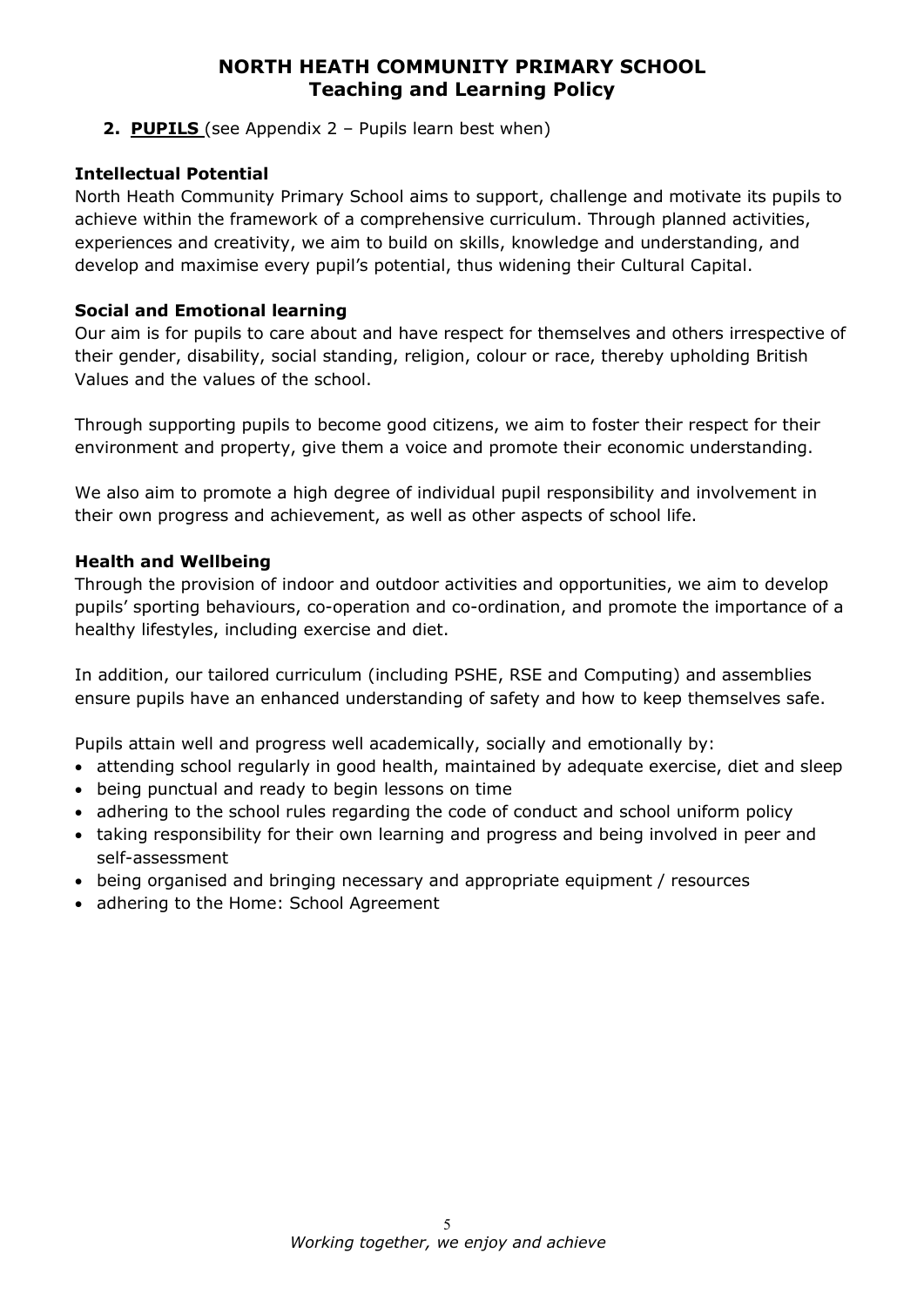#### Inclusion

At North Heath, our inclusive practise begins with the 'Special educational needs and disability code of practice: 0 to 25 years' published in January 2015. Successful inclusive provision is the responsibility of the whole school community, permeating all aspects of school life and is applicable to all our pupils.

Inclusive practise across the curriculum should enable all children to achieve their best possible standard whatever their ability and irrespective of gender, ethnic, social or cultural background, home language or any other aspect that could affect their participation in, and progress of, their learning.

Inclusion is achieved through our best endeavours and a graduated response which always begins with Quality First Teaching and positive home school links and effective communication between all stakeholders. Other tools to ensure effective inclusion for individual pupils or groups of pupils may include:

- Regard for the school's Single Equality Scheme and Accessibility plan
- Supportive, caring and high quality staff
- **•** Effectively differentiated curriculum
- Appropriate expectations of learning and behaviour
- Using a variety of teaching styles including Visual, Auditory and Kinaesthetic and individual, paired and group work
- Skilled questioning to ensure understanding and progress
- Planned opportunities beyond the curriculum
- Appropriate resources to support need
- Staff training which is both high quality and relevant
- Environmental adaptations when and where appropriate
- Effective use of school staff and outside agencies
- Intervention when and where appropriate
- Identification of Special Education Needs as described in the Policy
- Co-produced One Page Profiles and Individual Learning Plans which use SMART Targets and are regularly reviewed
- Mutual appreciation and understanding of each other's similarities and differences

### Cross phase continuity and transition is ensured by:

- Teacher liaison meetings to discuss pupils' progress, attainment and development
- Sharing of assessments and progress towards Age Related Expectations
- Playgroup to YR transition meetings
- YR to Y1 transition towards Early Learning Goals and the National Curriculum
- SEN Transition Packs
- Classes meeting their new teachers and CAs in the Summer Term
- Year 6 visits and meetings with prospective Secondary schools
- SATs results at Year 6
- Transfer of pastoral information/SEN details /pupils' records /and summative results to next school/teacher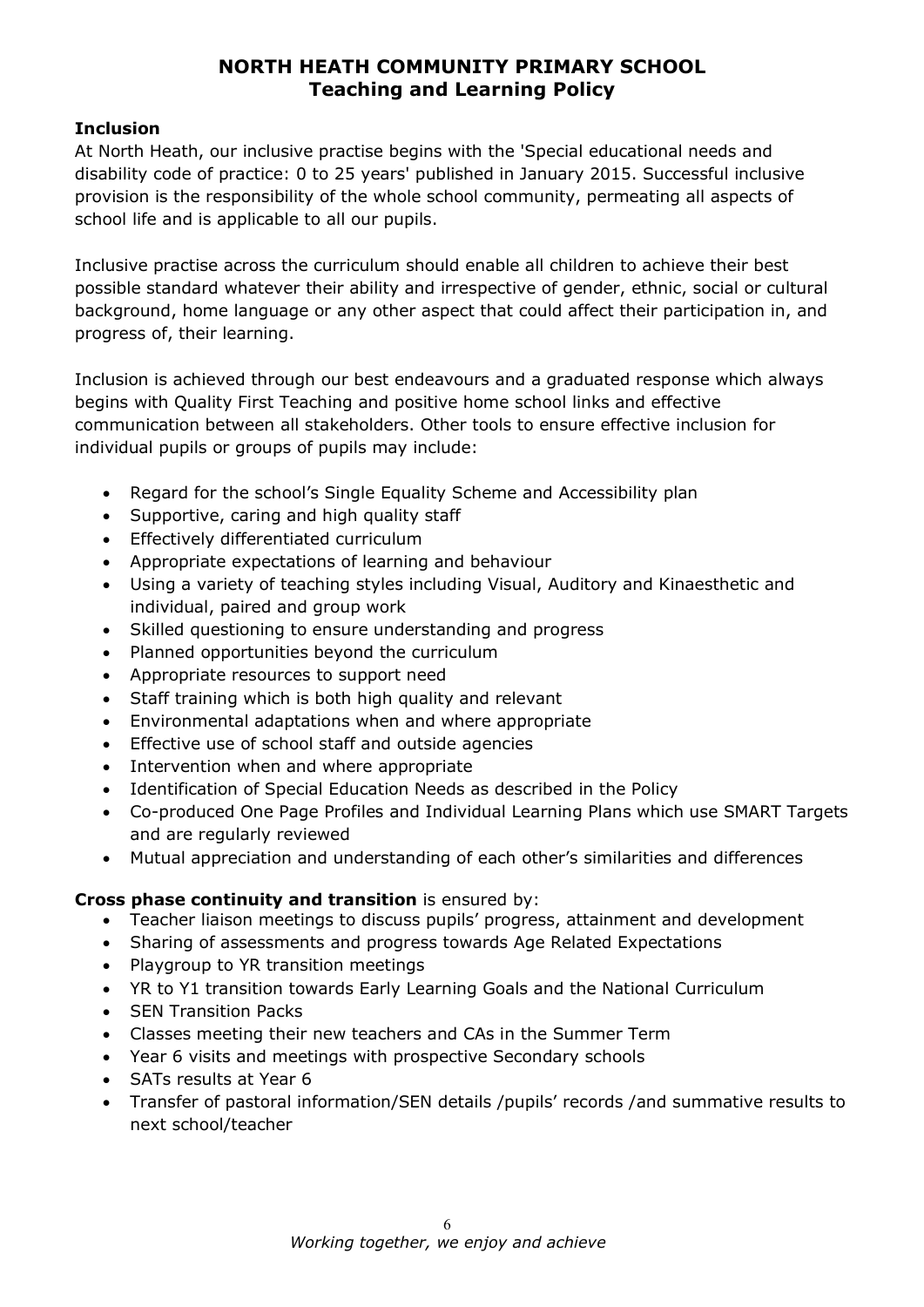### 3. PARENTS AND THE SCHOOL COMMUNITY

The school welcomes and actively seeks the involvement of parents/carers. By prior appointment through the use of yellow slips in the school reception or year group emails, parents can discuss any matter regarding their child/ren with the class teacher, SEN teacher, Senco, SMT or Headteacher as appropriate.

Furthermore, the school provides formal liaison opportunities through Parents' Evenings and regular surveys. Parents of Reception pupils are informed of their child's progress and development three times a year. For parents of Key Stage 1 and 2 pupils, interim reports are provided during parents' evenings in the Autumn Term and the Spring Term. During the Summer Term, there is an opportunity for parents to attend an Open Evening, which celebrates pupils' work after the Annual Record of Achievement. Other consultations with specific parents are by request and/or invitation. Virtual tours are also available through the website.

Home: school links are further strengthened through: the school website, ParentMail, curriculum plans for parents, curriculum workshops and Google Classroom.

Parents support the school's aims by:

- ensuring that their child/ren attend school in good health, regularly and punctually
- following guidance on absence and that contained within the attendance policy
- supporting the code of conduct within the school
- participating in discussions about their child/ren's progress and attainment
- contacting school regarding matters which affect a child's happiness and behaviour
- being positive and supporting school events
- allowing their child/ren increasing responsibility as they progress
- ensuring their child/ren adhere to the school uniform and policies
- promptly collecting pupils after school/events and ensuring the school is aware of arrangements for collection
- signing and supporting Home: School agreements
- giving due importance to homework tasks and encouraging children to work at home on a weekly basis according to the agreed Homework Policy

The **school community** support the school's aims by:

- promoting pupils' self-esteem and respecting their rights, values and beliefs
- providing a stimulating, purposeful school environment
- offering equal opportunities in all aspects of school life
- encouraging, modelling and reinforcing positive relationships, behaviour and attitudes
- working as a team, supporting and encouraging each other
- promoting opportunities for responsibility
- celebrating pupils' achievements

Excellence is celebrated through the school in a variety of ways. Events such as performances, class assemblies, Honour Book assemblies and sports activities are seen as opportunities for pupils to demonstrate their abilities. Each pupil is encouraged to enjoy personal success and we celebrate the high standards achieved as well as progress shown through sustained effort and perseverance.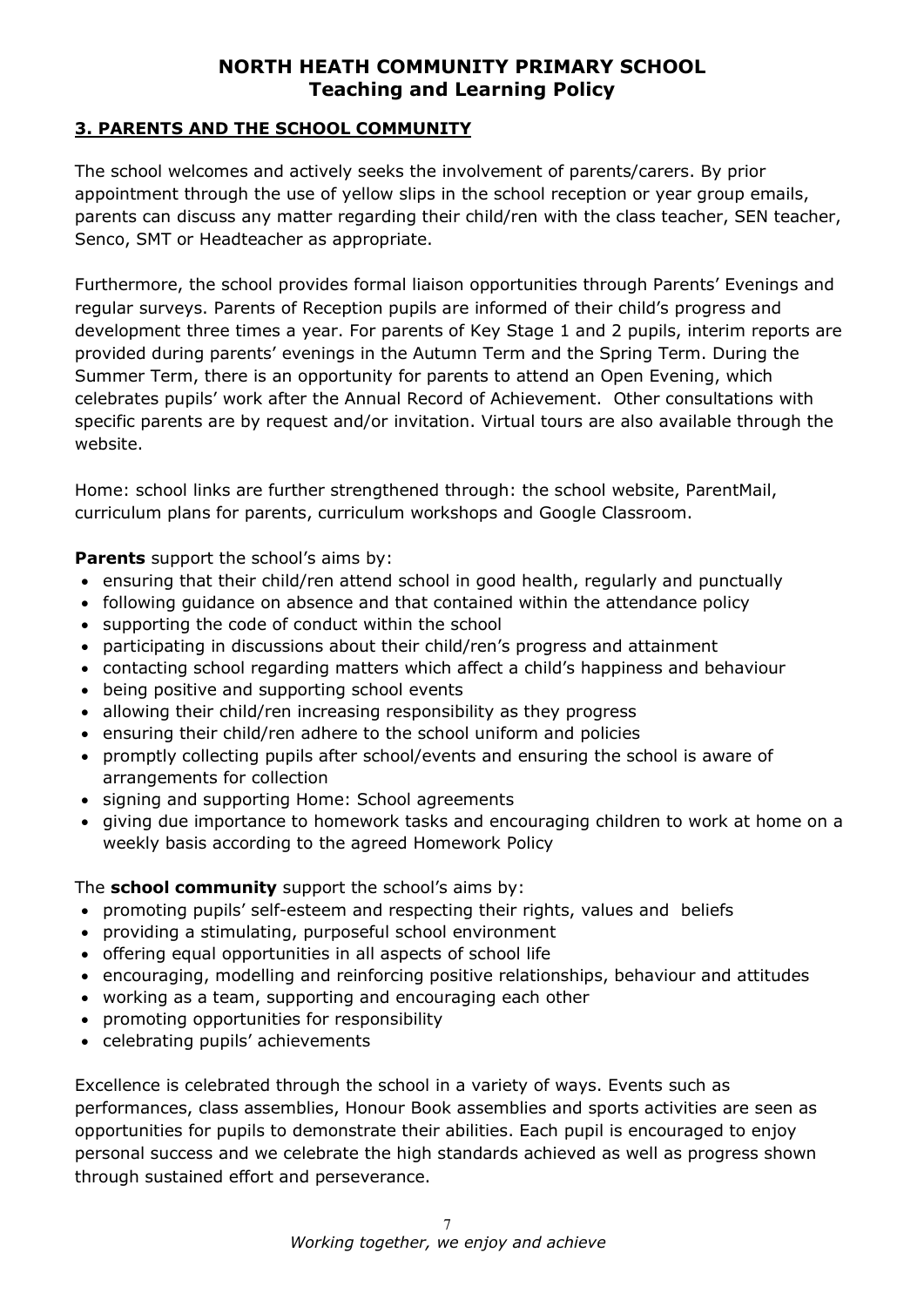### 4. THE LEARNING ENVIRONMENT

The school takes responsibility for ensuring that all pupils have a suitable and appropriate environment for learning that is suitably resourced.

### The **learning environment** should be:

- safe, comfortable, clean, well lit and ventilated, have fixtures and fittings that are well maintained
- inclusive, stimulating, interesting, secure and calm
- a safe and functional place in which to move
- supervised, controlled and disciplined with clear boundaries
- organised to suit planned activities
- focussed on giving pupils opportunities to take responsibility for their learning and develop their independence
- a reflection of the high expectations of the teacher and school (e.g. pupils' effort and achievement, high standards of personal presentation, good work habits)

### Resources should be:

- easily accessible and attractively displayed to engage pupils and promote independence
- of good quality, appropriate and adequate in number
- managed by teachers to ensure that they are properly maintained, respected and cared for, and used for the intended purpose
- stored properly and returned to their designated area after use (in classrooms as well as shared areas)

### Displays should be:

- reflective of pupils' successes and efforts (labelled with pupil's name)
- used for different purposes (celebrating, explaining, informing)
- attractive and colourful and presented in a variety of ways; they could include key vocabulary, questions, interactive elements, handwriting and ICT
- used to show pupils' work which reflect the process and the finished article
- mounted in a variety of ways on a display board/ surface, not on walls
- kept maintained in good condition
- used to show the Marking Code
- regularly changed to maintain pupil interest and motivate pupils

### The whiteboard / Interactive whiteboard should:-

- clearly display the date, learning objective/key question for each session
- be written on in clear, legible writing with the correct pen
- be used to incorporate a range of tools where/when appropriate
- be accessible visually, aurally and physically for the pupils
- be used to support the learning objective and the pace of the lesson
- support SEN pupils, especially those with visual difficulties
- display related Health and Safety warnings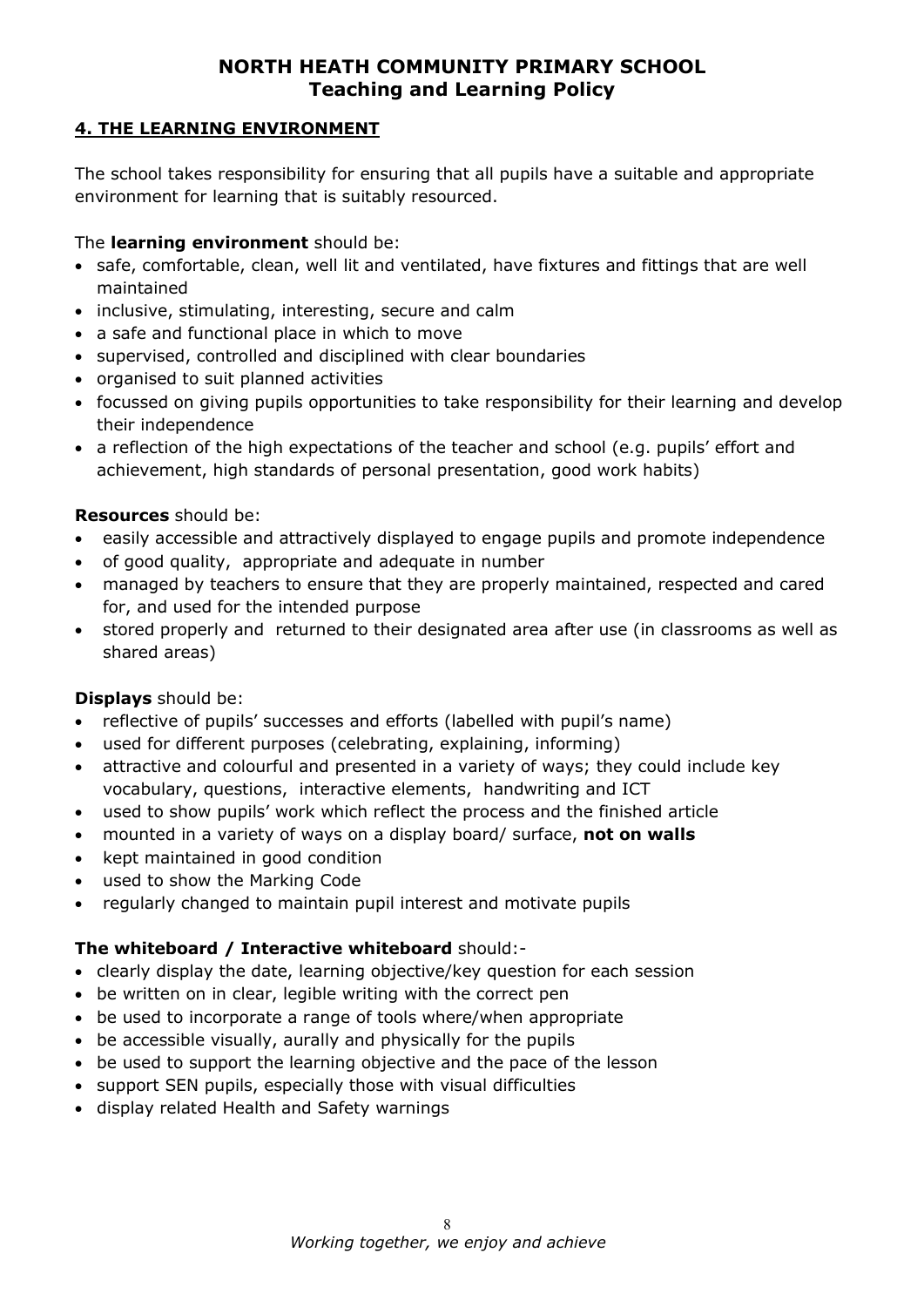### 5. THE WIDER SCHOOL

- The foundation for curricular planning is the School Development Plan (SDP), which is developed through a process of collaboration between staff, Governors, parents and pupils
- Governors approve the SDP and school policies
- Policy documents, Progression in Skills and Schemes of Work are developed collaboratively within curriculum groups and agreed with the whole staff, making the curriculum bespoke
- Teachers produce termly and weekly plans, which clearly define knowledge, skills and understanding, and identify learning outcomes
- Weekly staff meetings are used to process management tasks, review policy, discuss the effective delivery of the curriculum and to ensure consistency of approach and standards
- Regular SMT meetings and Curriculum Group meetings ensure curriculum coverage and progress, and the monitoring of standards and impact
- Volunteer helpers are welcomed to support teaching and learning in school

### The role of **curriculum group leaders** is to:

- take the lead in policy development and map the curriculum objectives to ensure continuity and progression across the school
- support colleagues with the planning and implementation of teaching their subject as well as supporting assessment and record keeping
- monitor progress in their subject(s) and advise the Headteacher/SMT on action needed
- take responsibility for the subject's budget by auditing, purchasing and organising resources
- ensure there are processes in place for reporting faulty/broken equipment
- organise for non-contact time to support and monitor teaching and learning, including time for staff training
- demonstrate an understanding of developments within their subject/s attend relevant courses and update HT/SMT and colleagues

The role of the **SMT** is to:-

- support the Headteacher in the leadership and management of the school
- work with the Headteacher on policy planning and procedures and their implementation
- be a good role model of teaching and organisation
- make a major contribution to overall strategic planning
- monitor the impact of SDP initiatives on learning
- provide support and challenge to colleagues within agreed frameworks and policies

### (See SMT Terms of Reference)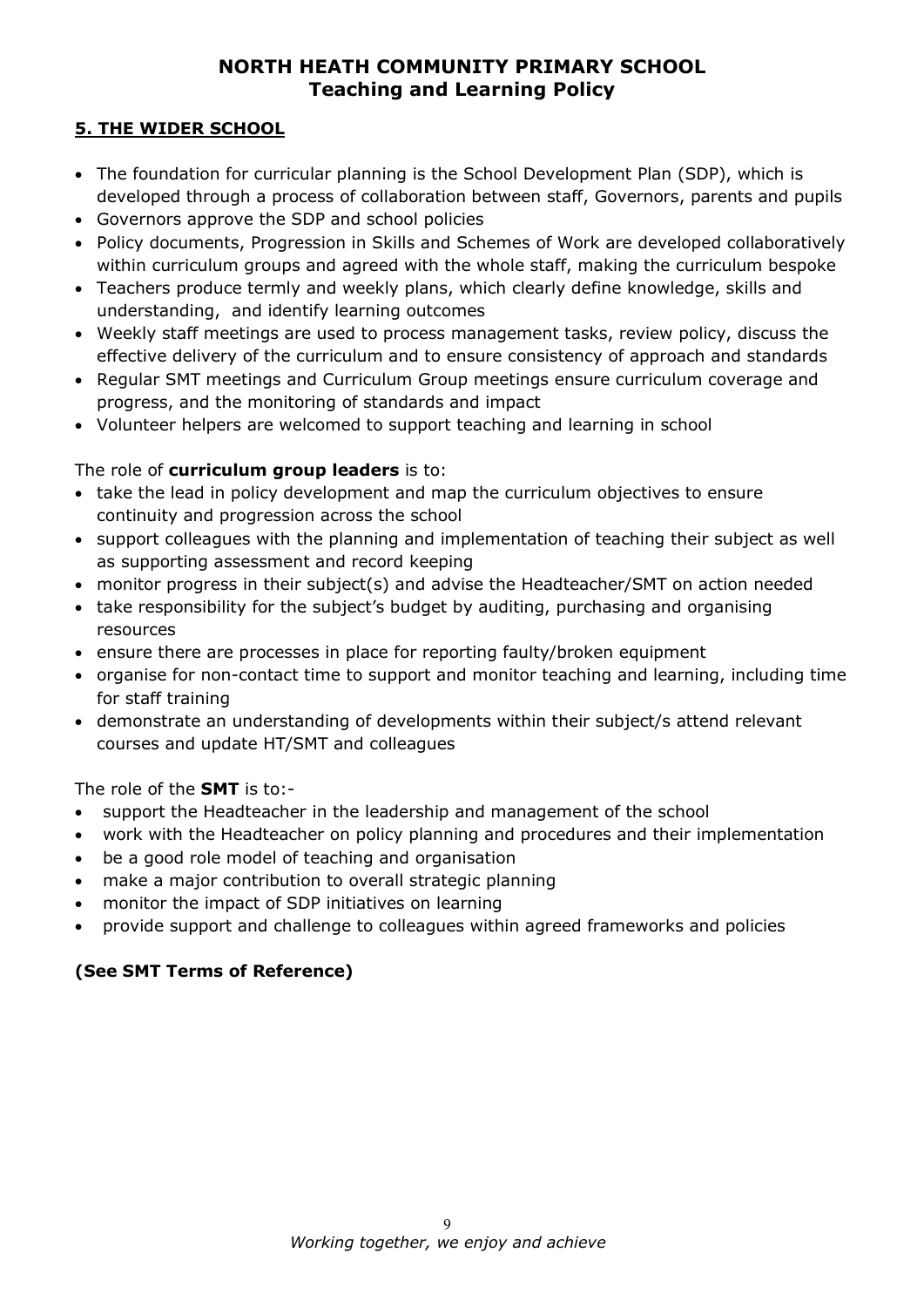### Monitoring and Evaluation

- Monitoring and evaluation is driven by SDP priorities and completed by the Headteacher/SMT and Curriculum group leaders. In addition, all staff members take responsibility to ensure that teaching and learning continues to enable standards to rise
- The SDP timelines tasks, training, monitoring and evaluation for each Curriculum Group and for the SMT
- The HT and governors seek periodic external evaluations to assess standards against Ofsted criteria via County Advisors / School Improvement Partners (SIP)
- The Governors have an agreed protocol with regard to visiting classrooms and gathering information

Monitoring aspects include:-

- work sampling
- pupil conferencing
- testing, assessing and analysis of results vs Age Related Expectations
- locality and County moderations
- learning walks
- drop ins
- written and oral feedback
- impact reports of findings
- planning sweeps
- sharing practice

# Staff Training

- All new staff are inducted into the school through the use of our induction checklists (see Induction Policy)
- All staff, including Governors, have the opportunity to attend courses and Inset which are organised by curriculum group leaders or SMT as appropriate
- Curriculum groups manage the funding of training in liaison with Governors, the SMT and the Bursar through agreement of the SDP
- Driven by our SDP priorities, our appraisal process promotes CPD and JPD, as do our staff meetings, locality links, mentor system and feedback from monitoring

### IMPACT

Success can be measured against the stated aims using the following evidence:

- SDP success criteria
- SIP, LA and OFSTED reports
- Results of Statutory Assessment Tasks
- Pupil Progress/Age Related Expectation Reports (Assessment)
- Parental involvement and approval
- Admission numbers
- SMT/Curriculum Group monitoring reports
- Appraisal targets and review

Date: September 2021 Ratified by Governors: Autumn 2021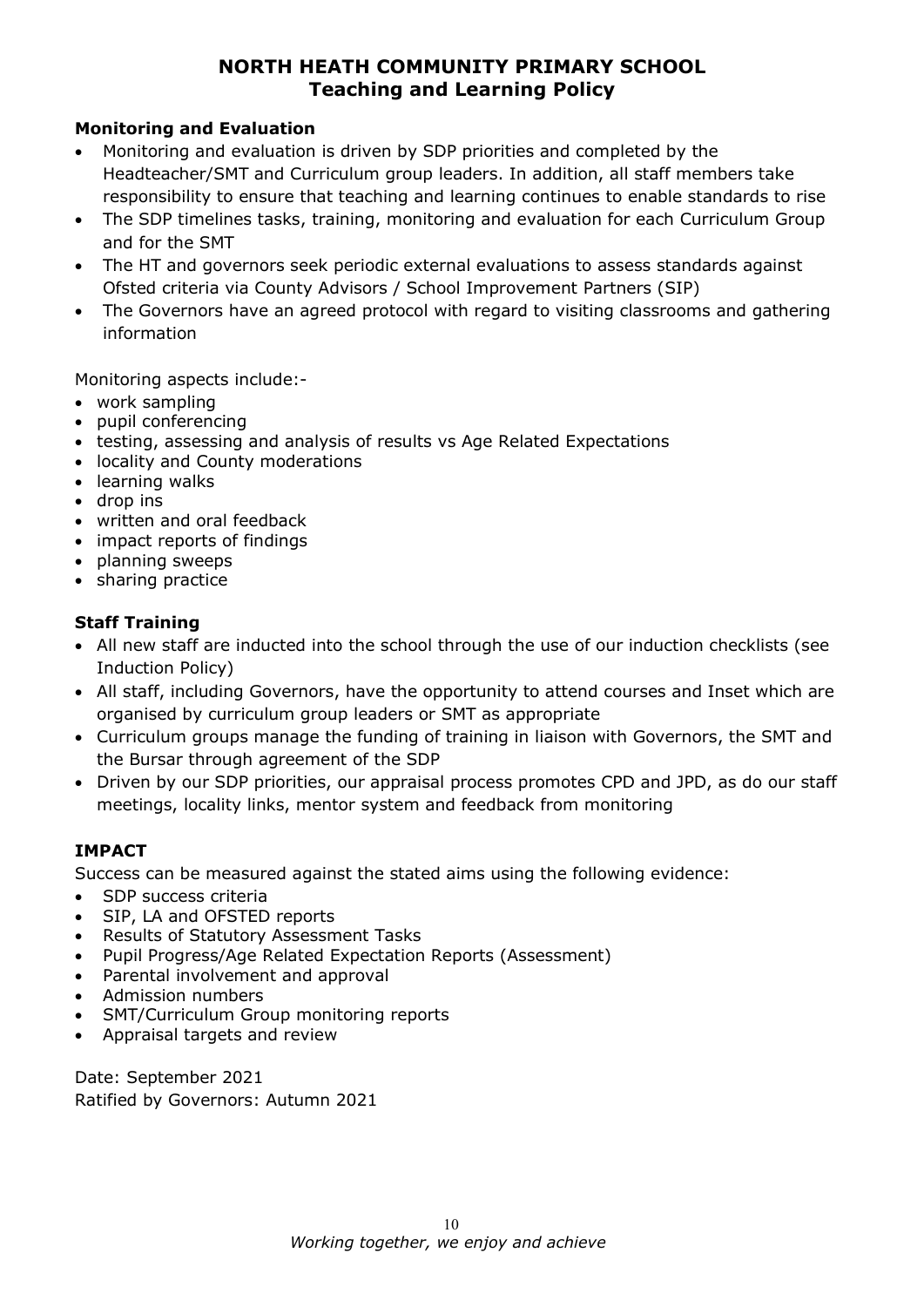#### APPENDIX 1 - WHAT MAKES A GOOD LESSON?

- Well planned and pupils and adults well prepared
- Delivery is varied
- Clear , achievable, challenging, shared objectives ( lesson outcomes /success criteria are visual and clearly understood )
- Good, purposeful use of resources re: people, objects/equipment ,ICT)
- Differentiated activities with opportunities for developing perseverance and resilience
- The lesson is stimulating, practical, engaging and motivating with elements of fun, making it enjoyable and memorable
- Includes pupil interaction
- Pupils given opportunities to talk about their work to adult/s and each other /partner and reflect
- Appropriate collaboration and differentiation
- Routines encourage independence and good behaviour
- Language appropriate for different abilities
- Accurate use and modelling of subject specific vocabulary
- Pupils make good progress and are given relevant support
- Pupils enjoy the activity and celebrate success
- When pupils build on previous learning and make the links through a learning journey
- The plenary consolidates the learning intention , is effective , and moves learning on
- Pupils given clear instructions
- Tasks/outcomes are varied, challenging but achievable and based on pupils' prior achievement
- There is good pace and time keeping
- The learning environment is well aired, stimulating, calm, well managed and purposeful to work in
- The activity matches the objective
- The adults ( CAs and SNAs or parent ) in the room are clear about their role and outcomes needed and are effective
- Adults have a good subject knowledge
- There is effective and appropriate use of ICT
- There is an element of evaluation and self /peer assessment and time given for feedback and to share success /development points – building a sense of achievement and celebrating success
- Good questioning ( especially open ended ) supporting all learners, extending pupil understanding and allows for exploration of ideas
- There are clear boundaries of behaviour that pupils work within
- There is good use of modelling/demonstration
- Teacher knowledge is good and is he/she is confident
- Different learning styles are catered for a variety of VAK activities
- There are cross curricular links
- A balanced amount of 'teacher talk' pupil voice is encouraged
- There is an appropriate amount of 'risk taking '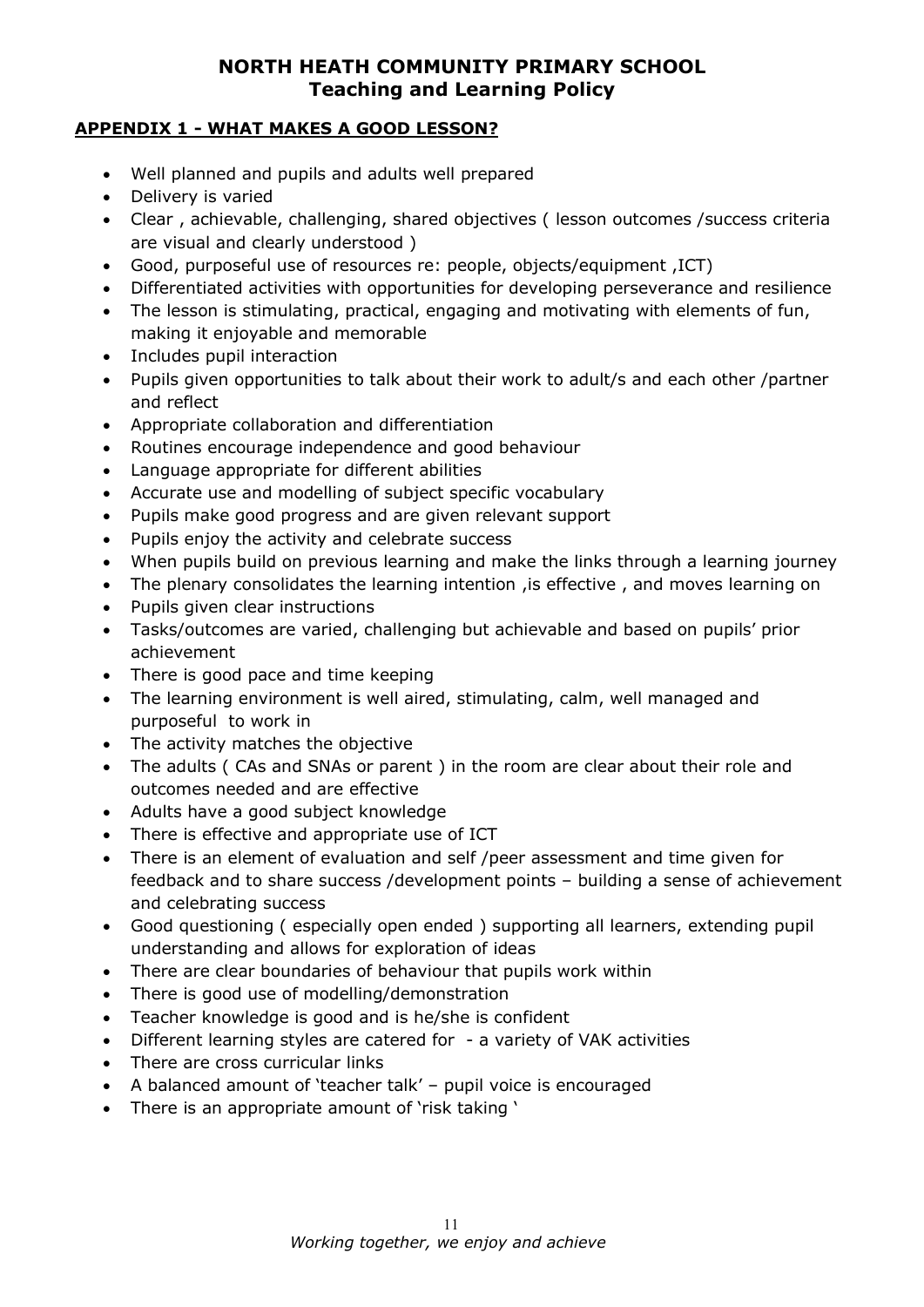#### APPENDIX 2 - PUPILS LEARN BEST WHEN:

- They feel happy ,respected and secure/safe/valued emotionally secure
- They are motivated and feel that they can achieve
- They feel confident in their environment ,where there is trust
- They are clear about what they have to do, why, and what standard is expected of them – consistency across the school
- Learning is built on and links to life experiences
- They are fit, healthy, not hungry and are hydrated
- They have access to appropriate resources to support them
- They have an interest taken in them , feel valued and have their needs met (Inclusion issues are addressed)
- They have a good self esteem
- The environment is comfortable and conducive to learning
- The tasks presented to them are within, but not restricted to, their capabilities
- The environment and tasks are stimulating
- They clearly understand the boundaries within which they function and the rules are consistent
- They feel rewarded, praised, and celebrated and are aware of their own progress
- They know what to do next and can make connections with what they know and can make links with previous learning
- They are given feedback that is constructive so they know how they are progressing via e.g. marking ,reward systems, oral feedback, work displayed and self-evaluation
- Routines are well established, including transition
- They are not tired and are given appropriate breaks
- They have access to outside learning
- They attend school regularly and punctually
- Their learning style is addressed
- Relationships are good ( pupils/pupil and teacher/TA pupil)
- Good relationships exist with school, teacher, home, peers
- They know their parents and the school are working together
- They feel they are understood re gender, culture, background
- They are taught by adults who are confident ,knowledgeable, fit , enthusiastic and care
- They are given opportunities to talk about their learning and understanding
- They are feel confident to make mistakes
- They takes a pride in their work and endeavours
- They are given opportunities to work independently and with others, try new things and succeed and take responsibility for their own learning
- They know who to go to if they are worried and will find support, have a voice and the school has a listening ear
- They can manage their emotions and recognise emotions in others
- They feel trusted
- They are supported at home and there is effective home: school communication
- School policies are practised

#### (Agreement September 2008, Updated September 2011, September 2012, September 2013, January 2016, September 2021)